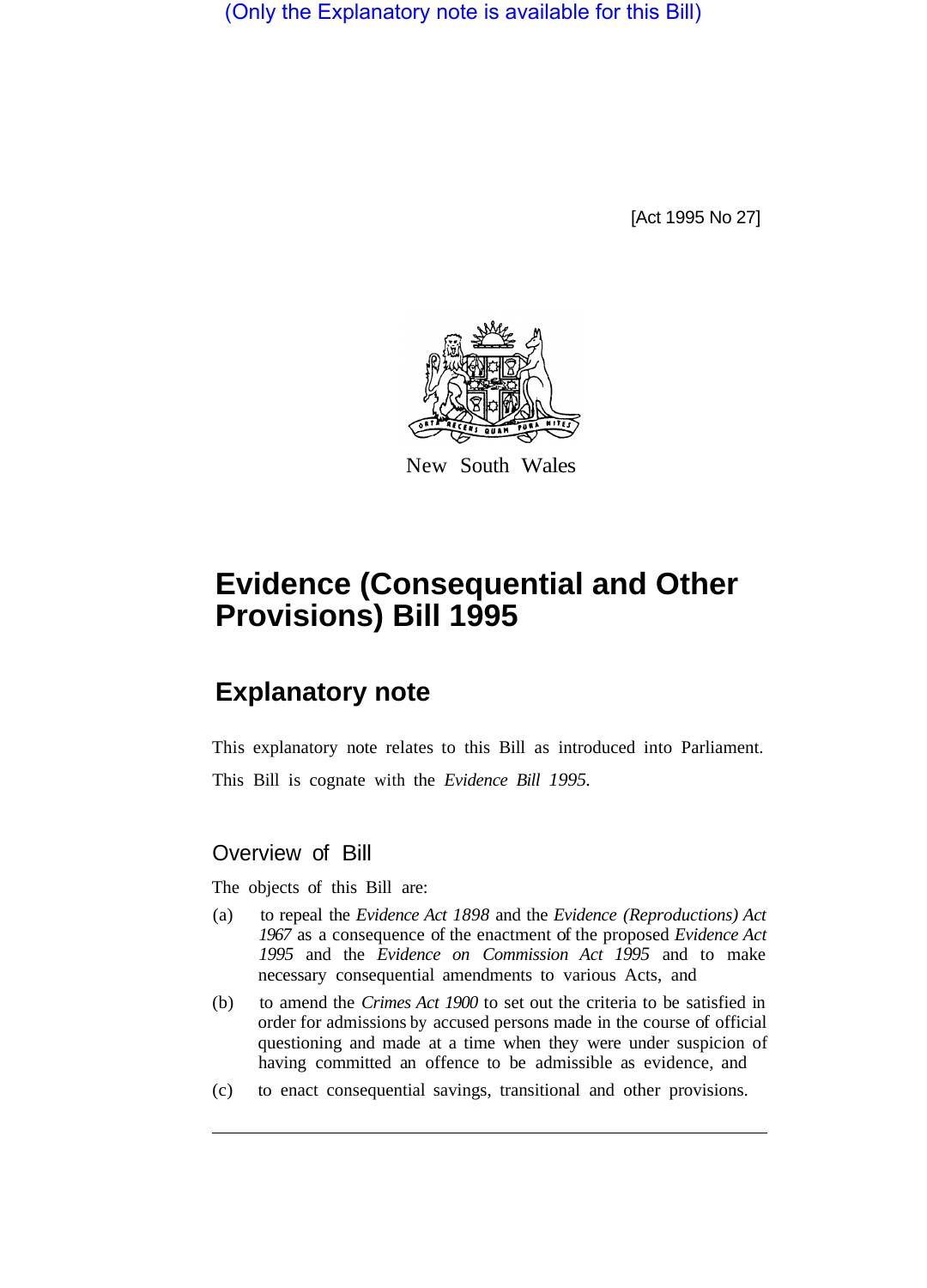Evidence (Consequential and Other Provisions) Bill 1995 [Act 1995 No 27]

Explanatory note

## Outline of provisions

**Clauses 1–5** are machinery provisions.

**Clause 1** sets out the name (also called the short title) of the proposed Act.

**Clause 2** provides for the commencement of the proposed Act on a day or days to be proclaimed.

**Clause 3** repeals the Acts referred to in paragraph (a) of the Overview of this Bill.

**Clauses 4** and **5** are formal provisions giving effect to the amendments set out in Schedule 1 and the savings, transitional and other provisions set out in Schedule 2.

**Schedule 1** contains the amendments referred to in paragraphs (a) and (b) of the Overview of this Bill.

The amendments referred to in paragraph (a) of the Overview of this Bill include amendments:

- to repeal provisions of the *Crimes Act 1900* to be superseded by the proposed Acts (for example, section 405C which will be superseded by proposed section 164 (3) of the Evidence Act 1995 and section 413A which will be superseded by proposed section 104)
- to repeal provisions of the Oaths Act 1900 to be replaced by the proposed Act (for example, sections 33 and 34 which will be superseded by proposed section 13 of the *Evidence Act 1995)*
- to make it clear that proposed section 127 (Religious confessions) of the Evidence Act 1995 will apply to hearings or proceedings before certain bodies (for example, the New South Wales Crime Commission) to which other provisions of the proposed Act are not to apply
- to translate references to the *Evidence Act 1898* to corresponding references in the proposed *Evidence Act 1995.*

The amendment referred to in paragraph (b) of the Overview of this Bill is based on the recommendations of the Criminal Law Review Division of the Attorney General's Department in a report titled A Proposed System of Electronically Recording Police Interviews with Suspected Persons (1986).